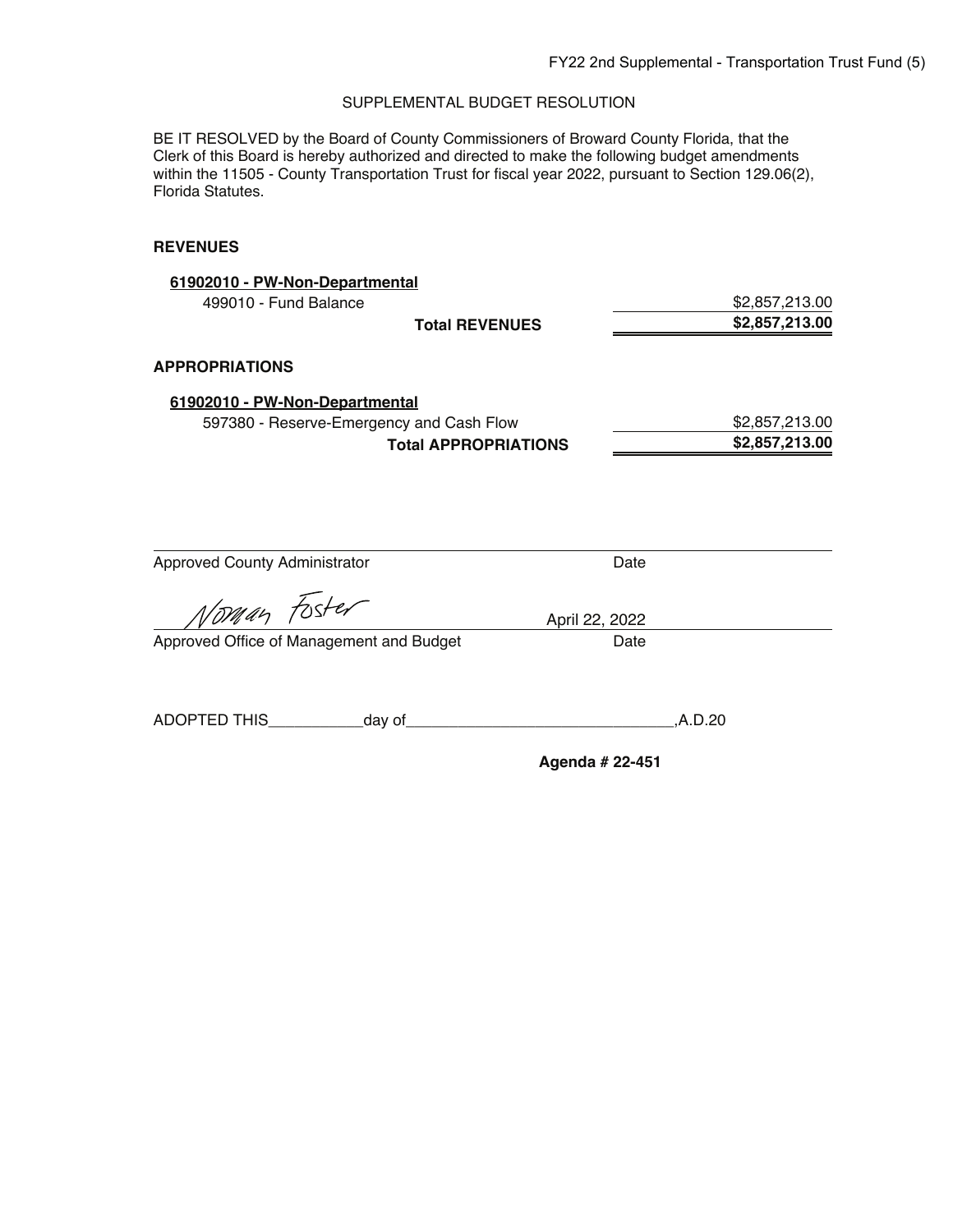BE IT RESOLVED by the Board of County Commissioners of Broward County Florida, that the Clerk of this Board is hereby authorized and directed to make the following budget amendments within the 11510 - Constitutional Gas Tax for fiscal year 2022, pursuant to Section 129.06(2), Florida Statutes.

| 95101000 - ND-Rev Coll-Treasury-Cash Mgm               |              |
|--------------------------------------------------------|--------------|
| 499010 - Fund Balance                                  | \$783,603.00 |
| <b>Total REVENUES</b>                                  | \$783,603.00 |
| APPROPRIATIONS                                         |              |
| 95801010 - ND-County Administration                    |              |
| 930105 - Transfer To Streets & Highways Capital Outlay | \$381,746.00 |
| 930115 - Transfer To Constitutional Gas Tax Projects   | \$401,857.00 |
| <b>Total APPROPRIATIONS</b>                            | \$783,603.00 |
|                                                        |              |

| <b>Approved County Administrator</b>     |                                                                                                                                                                                                                                     | Date            |         |
|------------------------------------------|-------------------------------------------------------------------------------------------------------------------------------------------------------------------------------------------------------------------------------------|-----------------|---------|
| Norman Foster                            |                                                                                                                                                                                                                                     | April 22, 2022  |         |
| Approved Office of Management and Budget |                                                                                                                                                                                                                                     | Date            |         |
|                                          |                                                                                                                                                                                                                                     |                 |         |
| ADOPTED THIS                             | day of <u>the contract of</u> the contract of the contract of the contract of the contract of the contract of the contract of the contract of the contract of the contract of the contract of the contract of the contract of the c |                 | .A.D.20 |
|                                          |                                                                                                                                                                                                                                     | Agenda # 22-451 |         |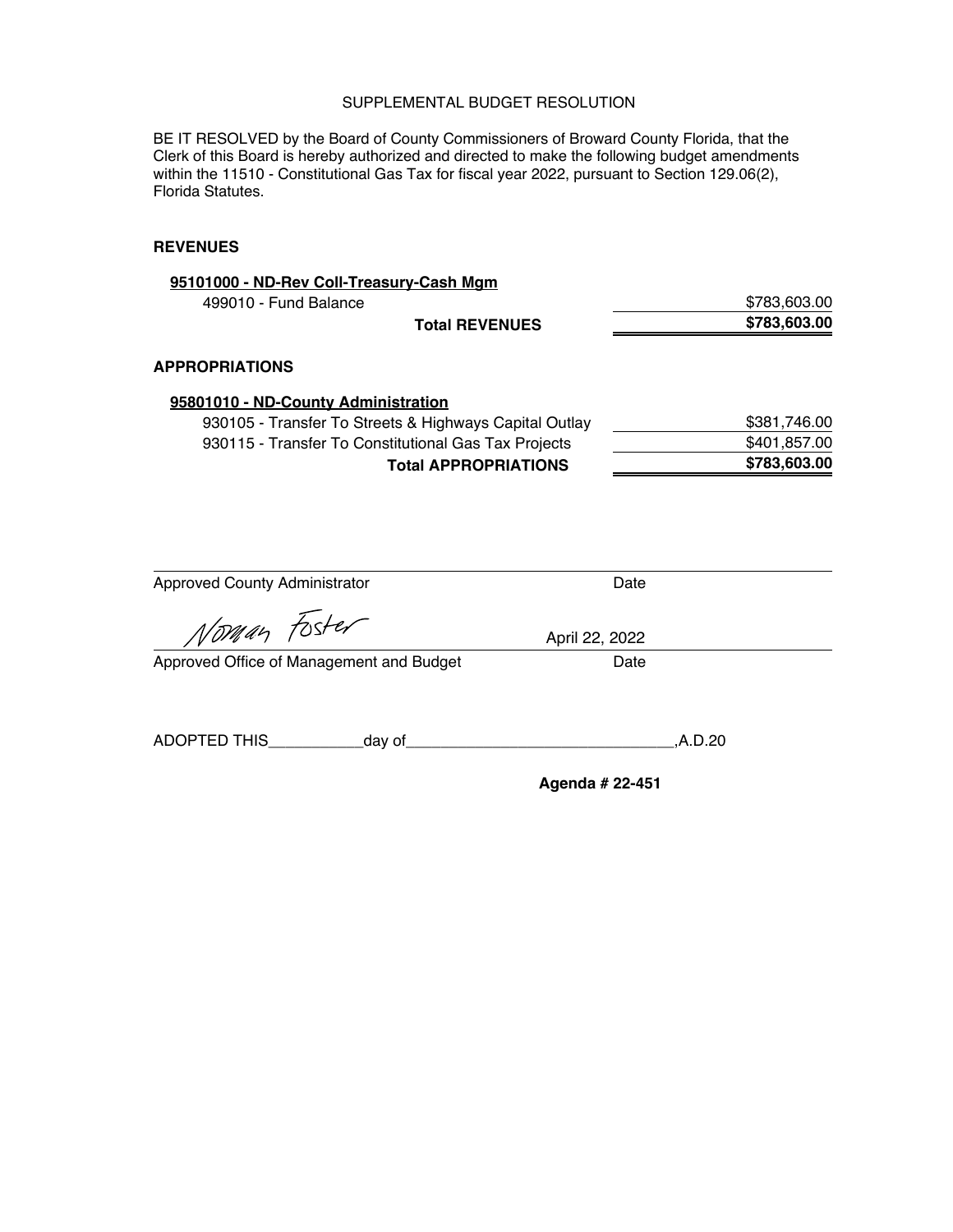BE IT RESOLVED by the Board of County Commissioners of Broward County Florida, that the Clerk of this Board is hereby authorized and directed to make the following budget amendments within the 11515 - Road Impact Fee for fiscal year 2022, pursuant to Section 129.06(2), Florida Statutes.

#### **REVENUES**

| 95101000 - ND-Rev Coll-Treasury-Cash Mgm |                             |                |
|------------------------------------------|-----------------------------|----------------|
| 499010 - Fund Balance                    |                             | \$4,880,148.00 |
|                                          | <b>Total REVENUES</b>       | \$4,880,148.00 |
| <b>APPROPRIATIONS</b>                    |                             |                |
| 61902010 - PW-Non-Departmental           |                             |                |
| 597145 - Reserve-MT Impact Fees          |                             | \$361,883.00   |
| 597150 - Reserve-Fut Cap Outlay Zone 1   |                             | \$394,719.00   |
| 597160 - Reserve-Fut Cap Outlay Zone 2   |                             | \$2,147,262.00 |
| 597170 - Reserve-Fut Cap Outlay Zone 3   |                             | \$160,573.00   |
| 597180 - Reserve-Fut Cap Outlay Zone 4   |                             | \$249,135.00   |
| 597190 - Reserve-Fut Cap Outlay Zone 5   |                             | \$150,559.00   |
| 597200 - Reserve-Fut Cap Outlay Zone 6   |                             | \$673,639.00   |
| 597210 - Reserve-Fut Cap Outlay Zone 7   |                             | \$742,378.00   |
|                                          | <b>Total APPROPRIATIONS</b> | \$4,880,148.00 |
|                                          |                             |                |

Approved County Administrator **Date** 

Noman Foster

Approved Office of Management and Budget Date

April 22, 2022

ADOPTED THIS\_\_\_\_\_\_\_\_\_\_\_day of\_\_\_\_\_\_\_\_\_\_\_\_\_\_\_\_\_\_\_\_\_\_\_\_\_\_\_\_\_\_\_,A.D.20

**Agenda # 22-451**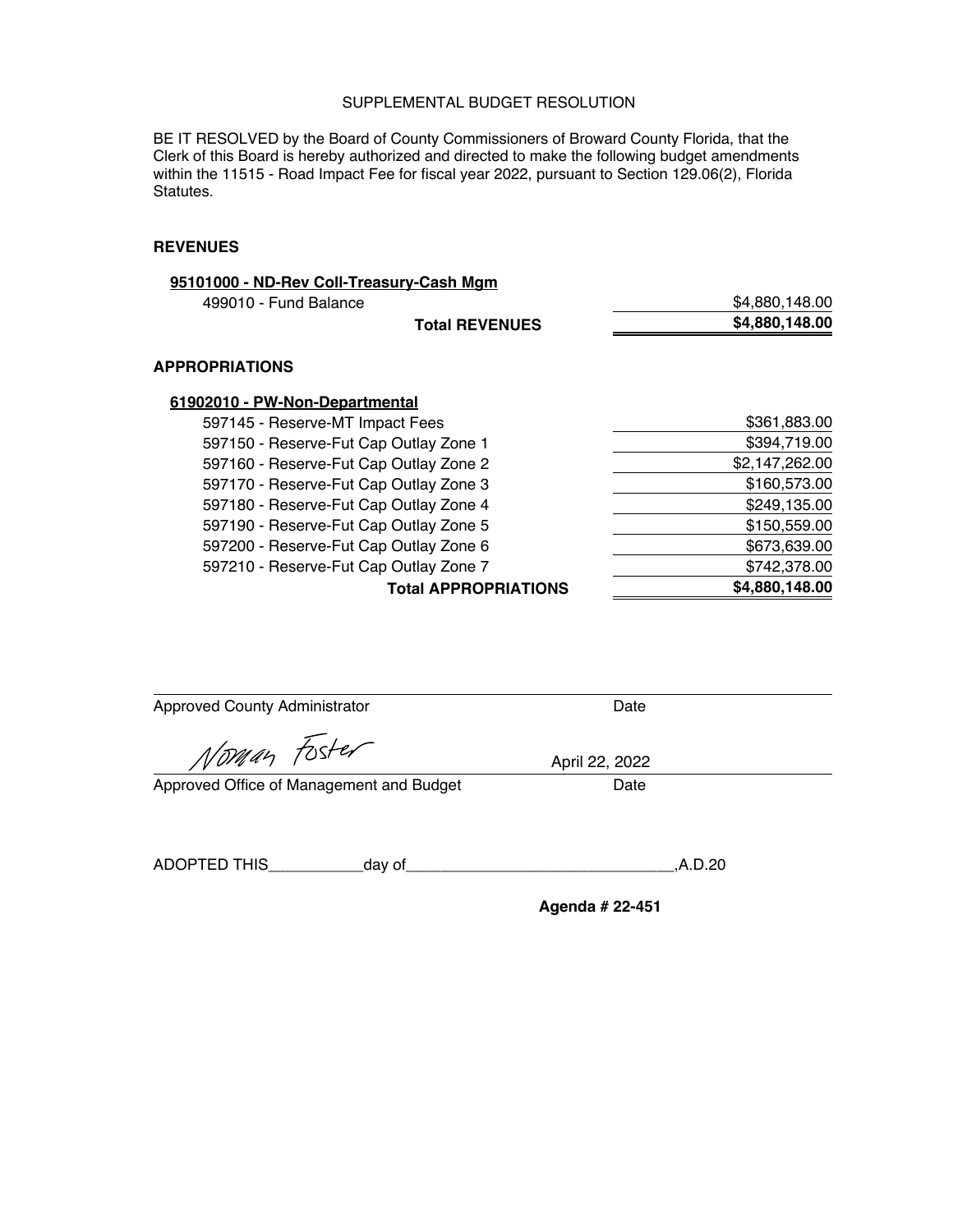BE IT RESOLVED by the Board of County Commissioners of Broward County Florida, that the Clerk of this Board is hereby authorized and directed to make the following budget amendments within the 11520 - Local Option Gas Tax for fiscal year 2022, pursuant to Section 129.06(2), Florida Statutes.

| 95101000 - ND-Rev Coll-Treasury-Cash Mgm                |                             |                |
|---------------------------------------------------------|-----------------------------|----------------|
| 499010 - Fund Balance                                   |                             | \$2,595,950.00 |
|                                                         | <b>Total REVENUES</b>       | \$2,595,950.00 |
| <b>APPROPRIATIONS</b>                                   |                             |                |
| 95801010 - ND-County Administration                     |                             |                |
| 930110 - Transfer To Engineering Capital Outlay (30110) |                             | \$2,595,950.00 |
|                                                         | <b>Total APPROPRIATIONS</b> | \$2,595,950.00 |
| <b>Approved County Administrator</b>                    | Date                        |                |
| Noman Foster                                            | April 22, 2022              |                |
| Approved Office of Management and Budget                | Date                        |                |
|                                                         |                             | A.D.20         |
|                                                         | Agenda # 22-451             |                |